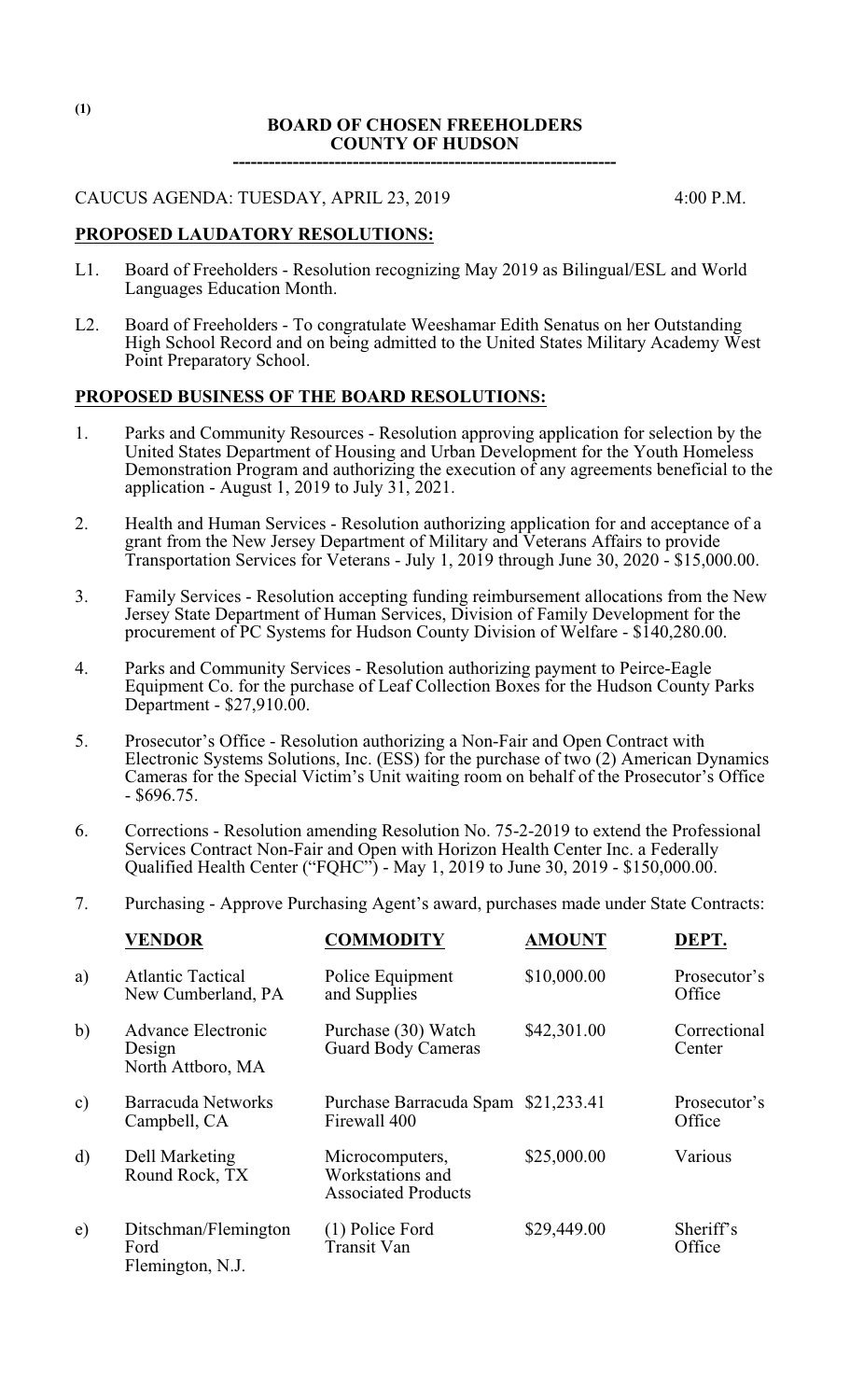CAUCUS AGENDA: TUESDAY, APRIL 23, 2019 Page 2

| f)           | <i>*Goodyear Tire Co.</i><br>Harrison, N.J.        | <b>Automobile Tires</b>                                                                     | \$5,000.00   | Roads and<br><b>Public</b><br><b>Property</b> |
|--------------|----------------------------------------------------|---------------------------------------------------------------------------------------------|--------------|-----------------------------------------------|
| g)           | <i>*Jewel Electric Supply</i><br>Jersey City, N.J. | <b>Laurel Hill Park</b><br><b>Replace Light Bulbs</b><br>for Sports Lighting<br>\$7,200.00  | \$37,200.00  | Parks                                         |
|              |                                                    | <b>Electrical Equipment</b><br>and Supplies<br>\$30,000.00                                  |              | <b>Various</b>                                |
| h)           | LDV, Inc.<br>Burlington, WI                        | Purchase (1) SWAT<br>Command & Communication<br>Vehicle                                     | \$164,990.00 | Prosecutor's<br>Office                        |
| $\ddot{i}$   | Motorola<br>Woodcliff, N.J.                        | Purchase (6) APX800<br>Portable Radios (Office<br>of Emergency Management)                  | \$45,226.20  | Roads and<br>Public<br>Property               |
| j)           | <b>**SHI International</b><br>Somerset, N.J.       | <b>Knowbe4 Security</b><br><b>Awareness Training</b><br><b>Subscriptions</b><br>\$19,470.00 | \$70,957.56  | Data<br><b>Processing</b>                     |
|              |                                                    | <b>Citrix License Renewal</b><br>\$7,952.71                                                 |              | Data<br><b>Processing</b>                     |
|              |                                                    | <b>Purchase IRIS and MORIS</b><br><b>Systems \$18,534.85</b>                                |              | Correctional<br>Center                        |
|              |                                                    | <b>Software Licenses and</b><br>related Items \$25,000.00                                   |              | <b>Various</b>                                |
| $\mathbf{k}$ | T. Slack Environment<br>Kenilworth, N.J.           | Lincoln Park<br><b>Underground Storage</b><br><b>Tank Compliance Testing</b>                | \$13,080.00  | Parks                                         |
| $\mathbf{I}$ | *W.B. Mason Co.<br>Secaucus, N.J.                  | <b>Office Supplies</b>                                                                      | \$30,000.00  | <b>Various</b>                                |
|              |                                                    | <b>TOTAL</b>                                                                                | \$494,437.17 |                                               |

#### **\*Denotes: Hudson County Vendor \*\*Denotes: WBE**

8. Purchasing - Purchases made under the Educational Services Commission of New Jersey Pricing System, formally known as "The Middlesex Regional Educational Services Commission":

|    | <b>VENDOR</b>                      | <b>COMMODITY</b>                                                             | <b>AMOUNT</b> | DEPT.                                         |
|----|------------------------------------|------------------------------------------------------------------------------|---------------|-----------------------------------------------|
| a) | *Murray Paving<br>Hackensack, N.J. | <b>Sidewalk Replacement</b><br>Around 830 Bergen Ave.<br><b>Parking Lots</b> | \$24,069.89   | Roads and<br><b>Public</b><br><b>Property</b> |

**TOTAL \$24,069.89**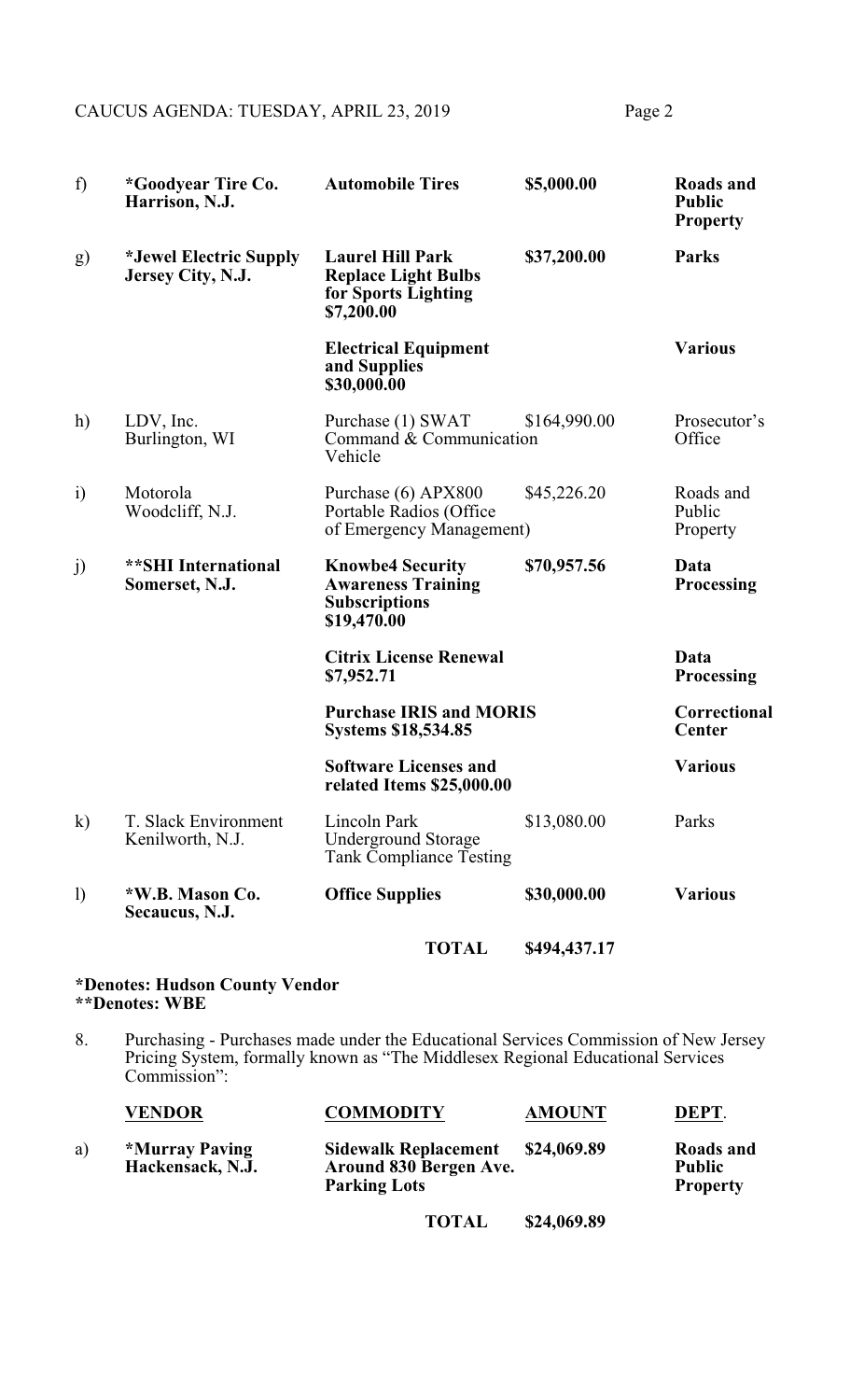### CAUCUS AGENDA: TUESDAY, APRIL 23, 2019 Page 3

9. Purchasing - Purchases made under Union County Cooperative Pricing System:

| a) | <b>VENDOR</b><br><i>*Johnston</i><br><b>Communications</b><br>Kearny, N.J. | <b>COMMODITY</b><br><b>Fiber Installation</b><br><b>Phase 2</b><br>\$418,950.00                  | <b>AMOUNT</b> | DEPT.<br>Data<br>Processing |
|----|----------------------------------------------------------------------------|--------------------------------------------------------------------------------------------------|---------------|-----------------------------|
|    |                                                                            | <b>Upgrade Cameras</b><br>at Gregg Park<br>\$533,032.74                                          |               | <b>Parks</b>                |
|    |                                                                            | <b>Lincoln Park Spray</b><br><b>Ground Expansion</b><br>(Camera and Data Network)<br>\$17,466.64 |               | <b>Parks</b>                |
|    |                                                                            | <b>Telecommunications</b><br><b>Equipment and Services</b><br>\$35,000.00                        |               | <b>Various</b>              |

### **TOTAL \$1,024,429.38**

#### **\*Denotes: Hudson County Vendor**

- 10. Purchasing Approve Purchasing Agent's awards:
	- a) Auctioneer Services one (1) reply two (2) year period MSN Services, LLC 9.45% of Gross Auction.
	- b) Canada Goose Control Services at Hudson County Parks three (3) replies two (2) year period - Preferred Outdoor Experience, LLC - Contract shall not exceed  $$95,368.00.$
	- c) Fire Alarm System County Wide (Maintenance, Improvement & Installation) Parks & Roads & Public Property - one (1) reply - two (2) year period - Sal Electric Co., Inc.<br>Year One: Ele

| Year One: | Electrician:<br>Cost Per Hour<br>Cost Per Hour       | Regular Time<br>Over Time | \$90.00<br>\$145.00 |
|-----------|------------------------------------------------------|---------------------------|---------------------|
|           | <b>Apprentice:</b><br>Cost Per Hour<br>Cost Per Hour | Regular Time<br>Overtime  | \$35.00<br>\$60.00  |
| Year Two: | Electrician:<br>Cost Per Hour<br>Cost Per Hour       | Regular Time<br>Overtime  | \$95.00<br>\$145.00 |
|           | <b>Apprentice:</b><br>Cost Per Hour<br>Cost Per Hour | Regular Time<br>Overtime  | \$35.00<br>60.00    |

Contract shall not exceed \$274,900.00

- d) Tree Trimming and Removal (Parks) three (3) replies two (2) year period Richard Tree Service, Inc. - cost per hour \$325.00 - contract shall not exceed \$100,000.00.
- e) Purchase Sign and Traffic Parts/Hardware Roads and Public Property two (2) replies - two  $(2)$  year period - Glenco Supply, Inc. - contract shall not exceed  $$140,000.00.$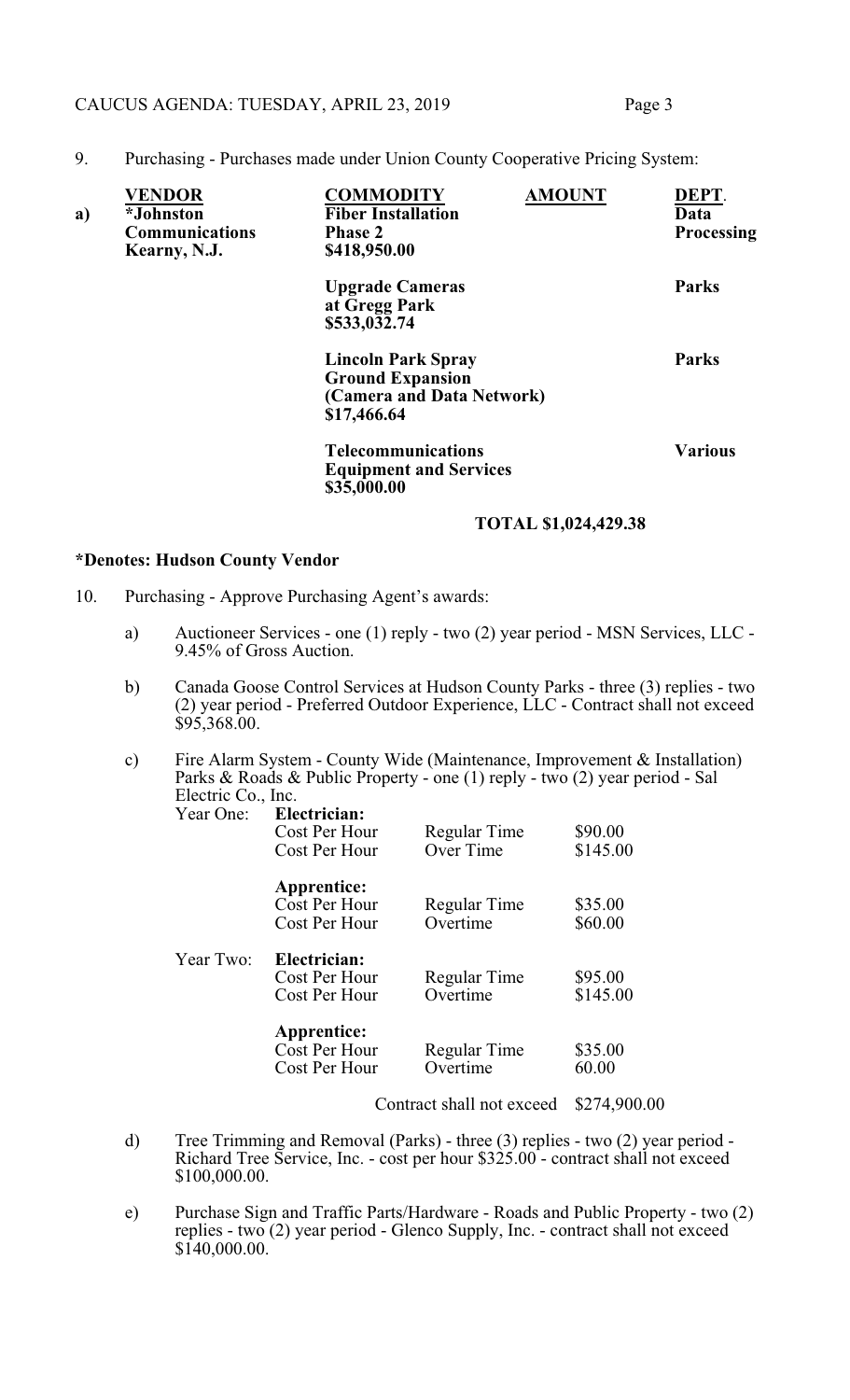- f) REQUEST FOR FUNDS HVAC Unit and Systems-Maintenance, Repairs and Capital Improvements - Roads and Public Property - Air Systems Maintenance, Inc. - Original Contract Amount: \$1,441,479.00<br>
Contract Fund Addition No. 1 (Approved 11/20/2018 \$300,000.00 Contract Fund Addition No. 1 (Approved 11/20/2018 \$300,000.00<br>Contract Fund Addition No. 2 (Approved 1/24/2019 \$250,000.00 Contract Fund Addition No. 2 (Approved 1/24/2019 \$250,000.00<br>Additional Funds Requested: \$370,000.00 Additional Funds Requested: \$370,000.00<br>New Contract Amount: \$2,361,479.00 New Contract Amount:
- 11. Purchasing Approve Purchasing Agent's award Construction Contract:
	- a. "2017 City-Wide Bicycle Improvements, City of Hoboken" two (2) replies Statewide Striping Corp. - Contract shall not exceed \$863,445.00.
- 12. Roads and Public Property Resolution awarding a Professional Services Contract Fair and Open Professional Engineering Services, Design and Construction Management of the "Miscellaneous Repairs to Hudson County Bridges in various municipalities throughout Hudson County" Remington Vernick - \$221,000.00.
- 13. County Clerk, Superintendent of Elections, Clerk of the Board of Elections Resolution amending Resolution Nos. 42-1-2017, 762-12-2018 and 72-2-2019 extending the contract term and approving Addition No. 3 to a Fair and Open Contract with Royal Printing Service for the provision of Election Related Printing Services on behalf of the County Clerk, Superintendent of Elections and Board of Elections - Printing of Election Materials - May 1, 2019 to June 30, 2019 - \$350,000.00.
- 14. Family Services Resolution amending Resolution No. 632-10-2018 and extending two (2) Fair and Open Competitive Social Services Contract with Hudson County Schools of Technology Finance and Hudson Community Enterprises for one (1) additional year at no cost to the County - July 1, 2019 to June 30, 2020.
- 15. Roads and Public Property Resolution awarding a Professional Services Contract Fair and Open Professional Engineering Services for the Design and Construction Administration of "Manhattan Avenue Wall Interim Repairs" LS Engineering Associates - \$65,585.00.
- 16. Parks and Community Services Resolution authorizing the encroachment of two planter strips into the County Right of Way at 231 Hackensack Plank Road in the Township of Weehawken - \$4,850.00.
- 17. Law Resolution authorizing the use of Competitive Contracting to acquire Social Service and Facility Programs for the Hudson County Department of Corrections and Rehabilitation.
- 18. Family Services Resolution authorizing the Hudson County Department of Family Services to enter into an agreement between the Hudson County One-Stop Career Center, the Hudson County and Jersey City Workforce Development Board and the required One-Stop Partners at 530 48<sup>th</sup> Street, Union City.
- 19. Health and Human Services Resolution authorizing a Clinical Affiliation Agreement between Meadowview Psychiatric Hospital and Rutgers University-School of Nursing for BSN, MSN, or Doctoral Students' Clinical Experience - May 16, 2019 through May 15, 2022.
- 20. Law Resolution accepting donation of one Blue Light Stanchion Phone from Johnston Communications -  $20,210.44$ .
- 21. Law Resolution authorizing the County of Hudson to enter into a Lease with the City of Jersey City to renew a Lease Agreement for Recreational Fields at Lincoln Park West.